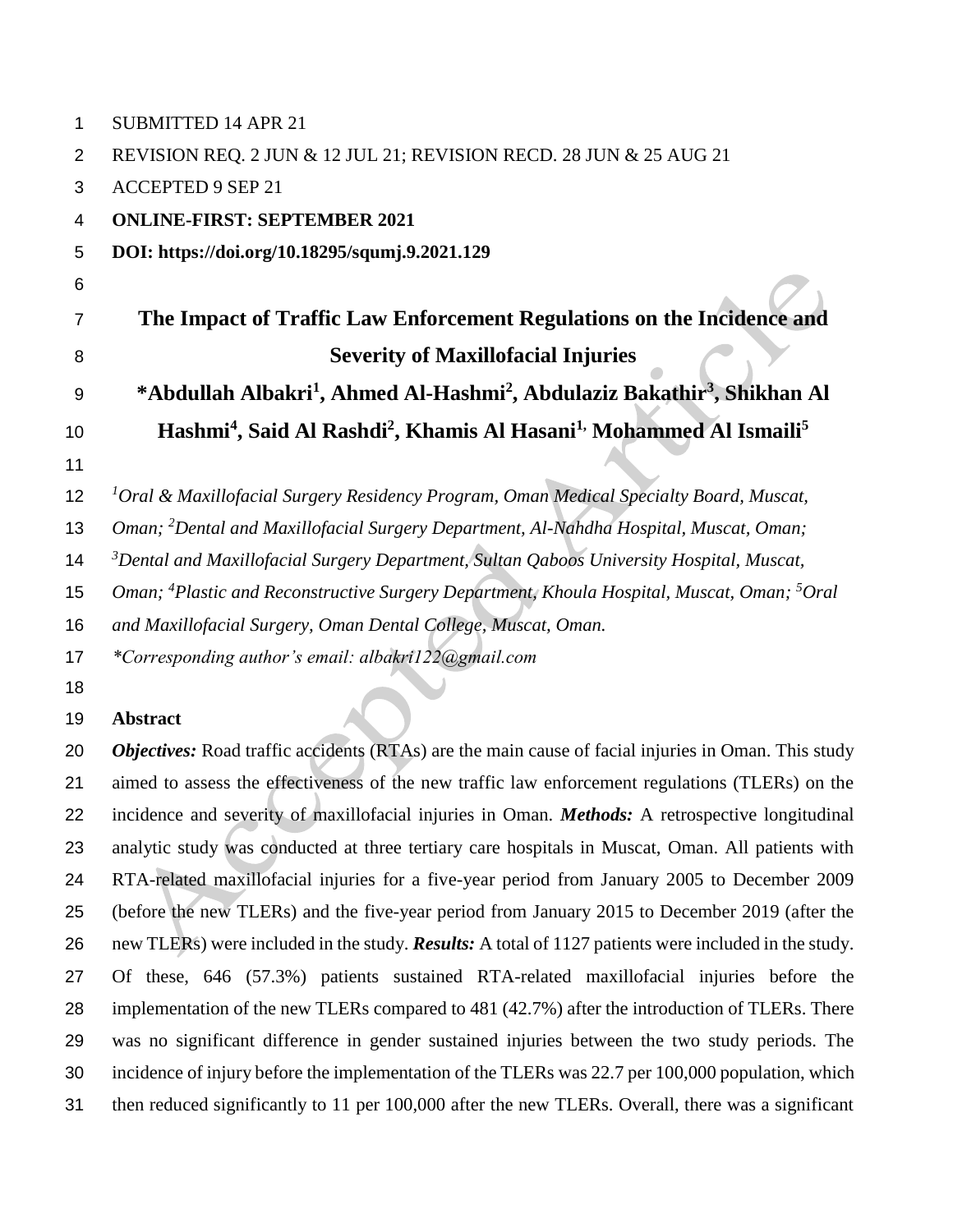reduction in the mean facial injury severity score from 3.2 to 2.3 before and after the implementation of the new TLERs, respectively. *Conclusion:* The findings of this study indicate that the newly introduced TLERs have resulted in a reduction in the incidence and severity of RTA-related maxillofacial injuries. Continuous improvement and reinforcement of TLERs will further help to reduce the burden of these injuries to the society in general and health services in particular.

- *Keywords:* Law Enforcement; Traffic Accidents; Maxillofacial Injuries; Injury Severity Score; Oman.
- 

### **Advances in Knowledge**

- This is the first Omani study, which highlights that the new TLERs were effective in reducing the incidence and severity of RTA-related maxillofacial injuries in Oman.
- The findings of this study would be of interest to other countries to adopt the Omani experience in reducing the incidence and severity of RTA- related maxillofacial injuries.
- 

### **Application to Patient Care**

- The results of this study will help stakeholders and decision-makers to assess, review, and continue improving the current and future road safety strategies.
- 49 The impact of human awareness and behaviour change is important in relation to road safety and further studies need to focus on this area.
- 51 As part of ensuring effective implementation of TLERs, the role of law enforcement should be considered to ensure behavior change and thus improving road safety.
- 

## **Introduction**

55 Globally, Road Traffic Accidents (RTAs) are ranked as the  $11<sup>th</sup>$  cause of death and 9<sup>th</sup> cause of disabilities. In addition, the World Health Organization (WHO) has reported more than 3000 deaths 57 and 30,000 injured or disabled victims per day because of RTAs  $^{1,2}$  In 2010, the Institute for Health 58 Metrics and Evaluation reported that RTAs were the main cause of death in Oman.<sup>3</sup> Over the past five decades, Oman has experienced significant economical and substructural development that was 60 accompanied by an exponential increase in its population as well as the total number of vehicles.<sup>4</sup> RTAs have a great impact and result in multiple challenges that hinder the progressive development 62 of the country and consume human, financial, and health resources.<sup>1-3,5</sup> Governmental bodies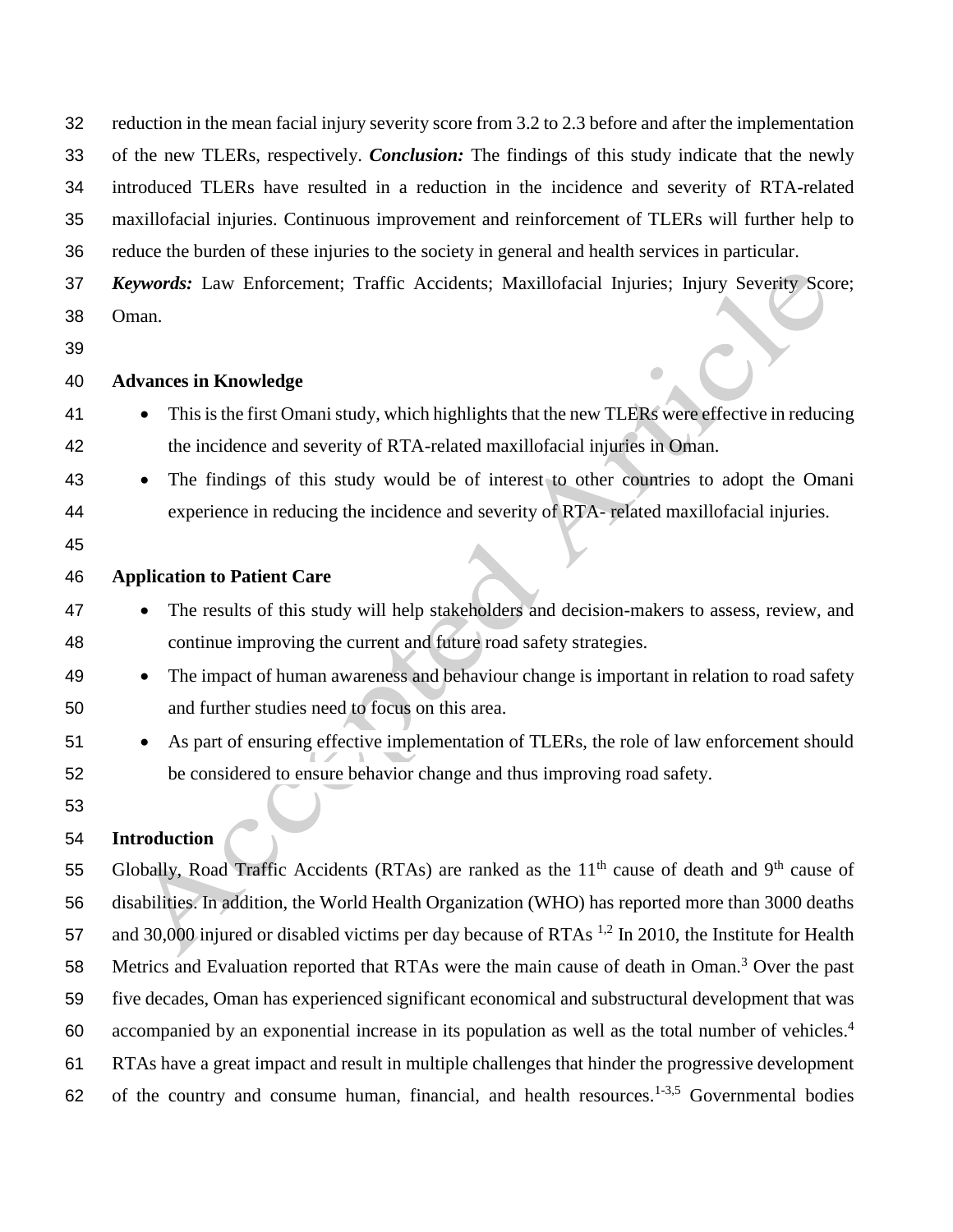including; Royal Oman Police (ROP), Ministry of Transport, Ministry of Information and local Municipalities have been playing a big role in controlling and reducing the number and severity of these accidents by utilising communications and information technologies as well as introducing 66 different measures like speed cameras, fines, penalty points, and new and safe highways.<sup>6</sup>

 The maxillofacial region has prominent and mobile structures; thus, it is at risk of being injured during RTAs. Such injuries are serious and can cause severe blood loss, airway obstruction, facial 70 deformity, and occasionally death.<sup>3,5,7</sup> Published studies have reported a marked reduction in the number and severity of maxillofacial injuries as an outcome of increased awareness within society 72 and stepping up the traffic law enforcement regulations (TLERs).<sup>5,7,8</sup> In Oman, the implementation of the new TLERs, new road network, and monitoring technologies have shown major 74 improvements and upgrading starting from the end of 2009 to early  $2014<sup>6</sup>$  Assessing the impact of these measures and regulations on the incidence and severity of maxillofacial injuries is of great importance to establish their effectiveness and to mark the need for their continuous improvements. Therefore, this study was conducted with the aim to assess the incidence and severity of RTAs-related maxillofacial injuries before and after the introduction of the new TLERs in Oman.

#### **Methods**

 Before the start of the study, ethical approval was obtained from the respective research and ethics 82 committees; Research and Ethical Review & Approval Committee at Centre of Studies & Research (MoH/CSR/20/16596), Research and Ethics Committee at Al-Nahdha Hospital (MOH/ANH/RC/22/20), and Medical Research Ethics Committee at Sultan Qaboos University (MREC #2319).

 This retrospective longitudinal analytic study was carried out at three tertiary care hospitals; Al- Nahdha Hospital, Khoula Hospital, and Sultan Qaboos University Hospital (SQUH), Muscat, Oman. These are the three main hospitals in Oman managing craniomaxillofacial injuries. Data were retrieved from two electronic healthcare systems (Alshifa 3 plus, Ministry of Health, for the Al-91 Nahdha and Khoula Hospitals and TrakCare<sup>®</sup> 2018, Unified Healthcare system, InterSystems Corporation, for the SQUH). Data before 2006 were gathered from the trauma log books that were used to manually record maxillofacial injuries before the start of the electronic healthcare systems.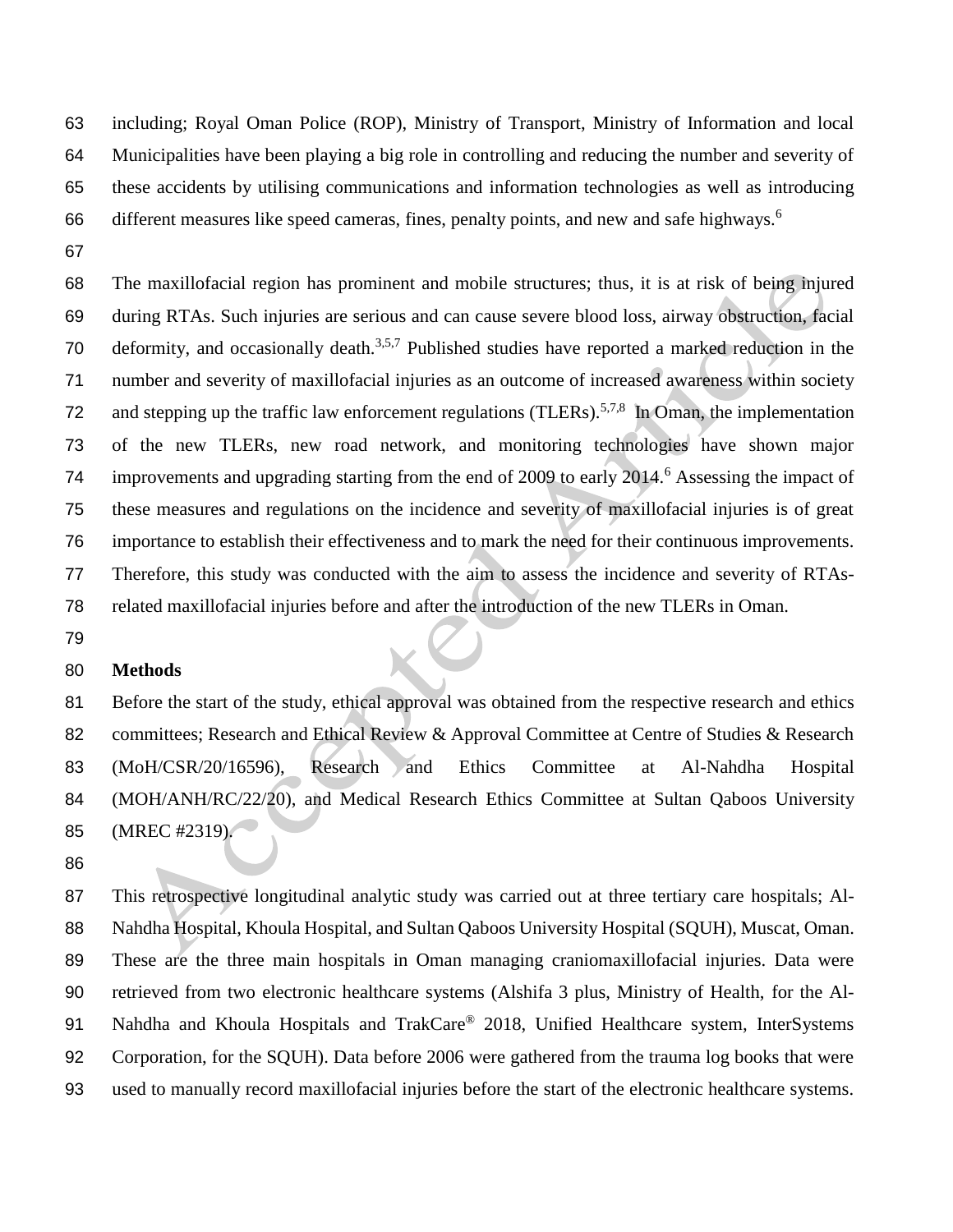A total of 5444 patients files with a history of RTAs were reviewed. The target patients were divided into two periods. The first period, before the introduction of the new TLERs (January 2005 to December 2009) and the second period, after the introduction of TLERs (January 2015 to December 2019). The study inclusion criteria included all patients who presented to the mentioned three hospitals with the diagnosis of maxillofacial injury as a consequence of RTA during the study periods. Study variables included; gender, age, year of injury, and diagnosis of the maxillofacial injury. All fractures were categorized according to the location of; upper face (frontal bone and skull), mid-face (malar, maxillary, nasal bones, and naso-orbito-ethmoid), and lower face (mandible). Type of injury was also classified into isolated injury when only one facial bone is involved and combined when more than one facial bone is involved. The facial injury severity score 104 (FISS) was chosen to assess the severity of the injury. This index was first created by Bagheri et al<sup>9</sup> and was subsequently used in multiple studies. FISS system categorises facial bones into 3 anatomical regions (upper face, mid-face, and mandible) and each facture line occurring in these areas is given an injury score according to the location, displacement, and severity of the injury. Facial lacerations are also recorded as part of FISS and the final score of FISS is calculated as the sum of each anatomical area sub-scores. Furthermore, the facial injury severity was categorized 110 based on FISS to; mild  $(1 - 3)$ , moderate  $(4 - 7)$ , and severe  $(8 - 15)$  according to Alasseri et al.<sup>10</sup> A data collection sheet was designed using Microsoft Excel to collect the study data and the statistical analysis was conducted using Statistical Package for Social Sciences (SPSS) version 22.0 (IBM Corp., Armonk, NY, USA). Descriptive statistics were used for the study variables and the data was expressed in terms of number, percentage, mean, and standard deviation. Chi-square tests were used for significant analysis between the study variables and the periods before and after the 116 implementation of the new TLERs. A statistically significant result was set at  $P < 0.05$ .

#### **Results**

 A total of 5444 patients who had maxillofacial injuries were identified during the two study periods; of whom 1127 met the study inclusion criteria of having sustained RTA-related maxillofacial injuries [Figure 1]. The mean age was 30.8 years for the first period (2005-2009) and 27.8 years for the second period (2015-2019) with the difference being statistically significant. Table 1 shows the characteristics and demographic data of the study population.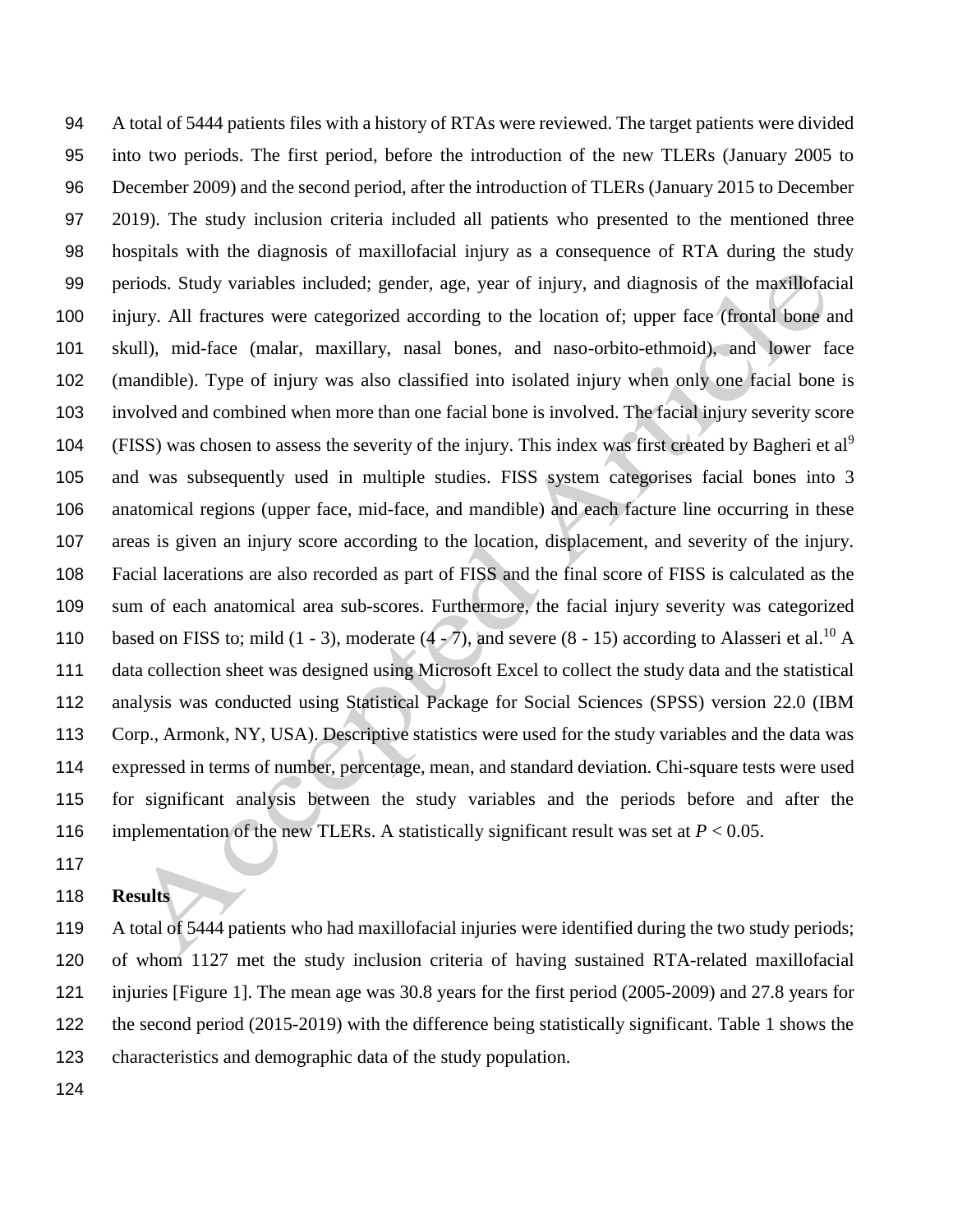With regards to the occurrence of the maxillofacial trauma, these injuries were more prevalent among males (78.6% vs 21.4%), however, the difference of gender between the two study periods was not statistically significant [Table 1].

 The overall incidence of maxillofacial injuries per 100,000 population during the first and second periods was 22.7 and 11, respectively, which represent a significant reduction of these injuries after 131 the implementation of the new TLERs.

 The majority of the encountered maxillofacial injuries before and after the introduction of TLERs were isolated fractures accounting for 72.8% and 94%, respectively. Furthermore, these isolated fractures have shown an increase by 21.2% during the second period after the new TLERs. On the contrary, the opposite happened to the combined injuries with a significant decrease from 27.2% to 6%. This difference in combined /isolated type of injuries between the two periods was statistically significant with a *P-value* of 0.0001 [Table 1].

 With regards to the location of the fractures, there was an overall increase in the occurrence of mid- facial fractures in comparison to a reduction in the number of upper and lower facial fractures in both study periods. However, the mandibular fracture was the most frequently encountered diagnosis accounting for 37.4% with the naso-orbito-ethmoid fracture being the least encountered (4%) in both study periods [Table 1].

146 Although the mean FISS before the introduction of the new TLERs was mild at 3.22 (SD 2.15), this 147 further reduced to a mean score of 2.31 (SD1.71) after the introduction of the new TLERs. This reduction in the mean scores between the two periods was statistically significant (*P =* 0.0001). There was no statistically significant difference in the mean FISS scores between the genders [Table 2]. The overall FISS categorisation was higher for the mild injuries and low for severe injuries accounting for 68.5% and 2.7%, respectively. However, there was a statistically significant decrease in the percentage of moderate and severe injuries after the introduction of the TLERs [Figure 2 and Table 3].

**Discussion**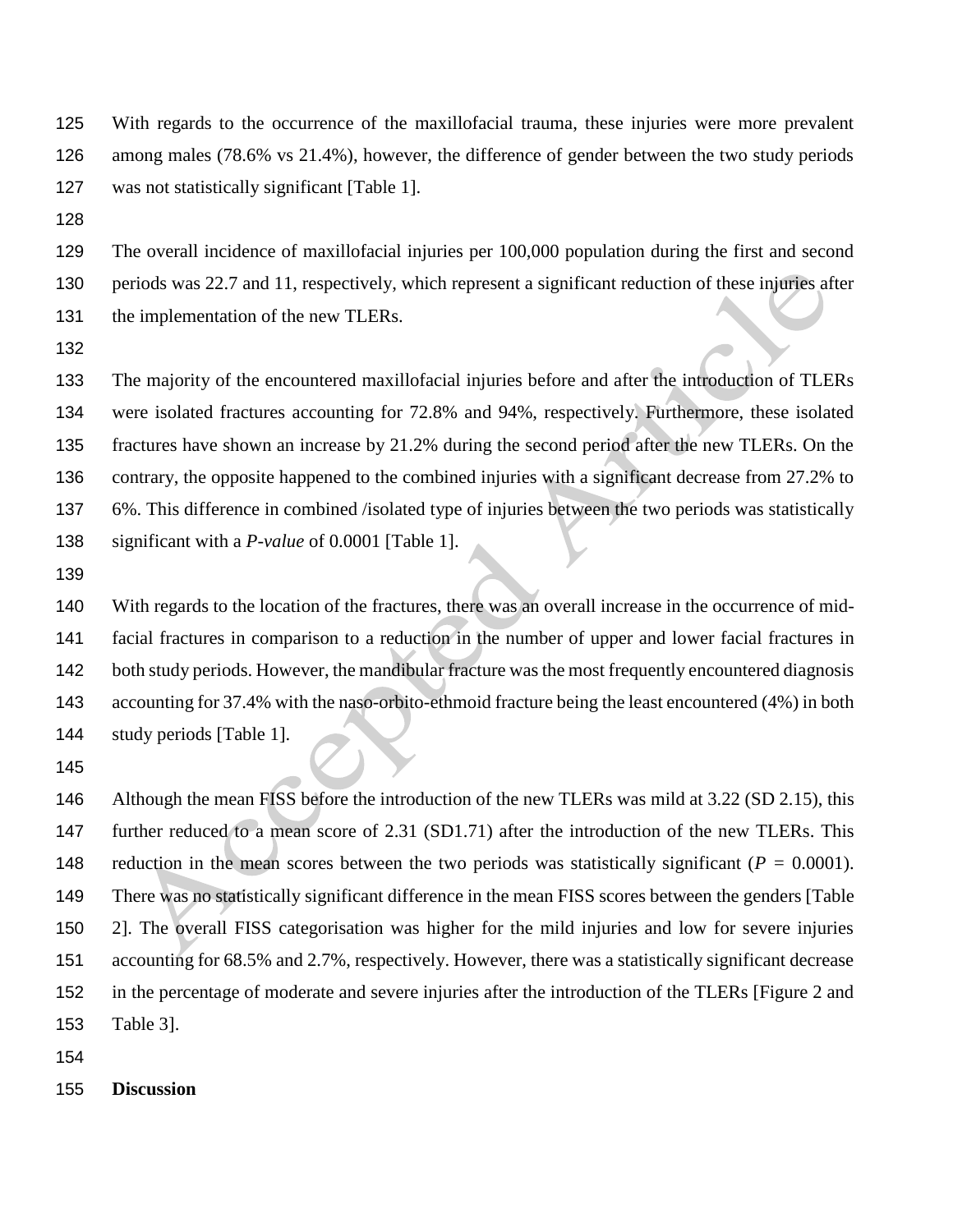Sultanate of Oman is the second-largest country inland space and third in population size of the Gulf 157 Cooperation Council  $(GCC)$  countries.<sup>11</sup> The income from oil revenue coupled with guided government policies in development, has moved Oman to a prestigious position at many levels and was ranked as the most "improved nation" in the world in terms of development during the past five 160 decades.<sup>3,12</sup> With this rapid development there was a rapid rise in population and infrastructure and accordingly, there was also a remarkable increase in the number of drivers and registered vehicles. The Omani population has increased from 2.8 million in 2009 to 4.6 million by the end of 2019. Similarly, the number of registered vehicles and drivers increased from 840 thousand cars and 84 thousand registered drivers to 1.7 million cars and 1.5 million drivers by the end of 2009 and 2019, 165 respectively.<sup>11,13-15</sup>

 The Omani government through multiple governmental bodies including the ROP has over the past 168 10 years worked to further improve and enhance the road network and safety.<sup>6,14</sup> A national road 169 safety committee was created in 2011 and the  $18<sup>th</sup>$  of October was announced as an annual day of traffic safety. Furthermore, traffic safety symposia are held annually starting from 2011 that also feature traffic safety competitions focusing on school audiences. Major media and reporting campaigns were conducted throughout the years promoting and focusing on road safety issues and utilising all media platforms aimed at increasing awareness within the society, delivering educational 174 programs, and behaviour changes with relation to road safety.<sup>6</sup> Furthermore, ROP annually participate and conduct activities as part of the GCC traffic week that focus on raising the public 176 awareness and educating the public on issues related to road safety.<sup>6,16</sup> Furthermore, the Scientific Research Council of Oman has allocated annual road safety research funds and facilitated a liaison and consultancy agreement to enhance traffic safety with the British Research and Transportation 179 Centre.<sup>6</sup> To tie-up with the move towards better road safety in Oman, the new TLERs were reintroduced gradually from late 2009 to early 2014. These regulations were equally applied and strictly reinforced across Oman. The TLERs included strict traffic law regulations and penalties, road and speed monitoring technologies, and others including traffic rehabilitations and regular 183 traffic awareness campaigns.<sup>6,14,15</sup> This study which addresses the impact of the new TLERs regulations on maxillofacial injuries was undertaken five years post implementation of the new regulations ensuring proper adoption, implementation, and public awareness.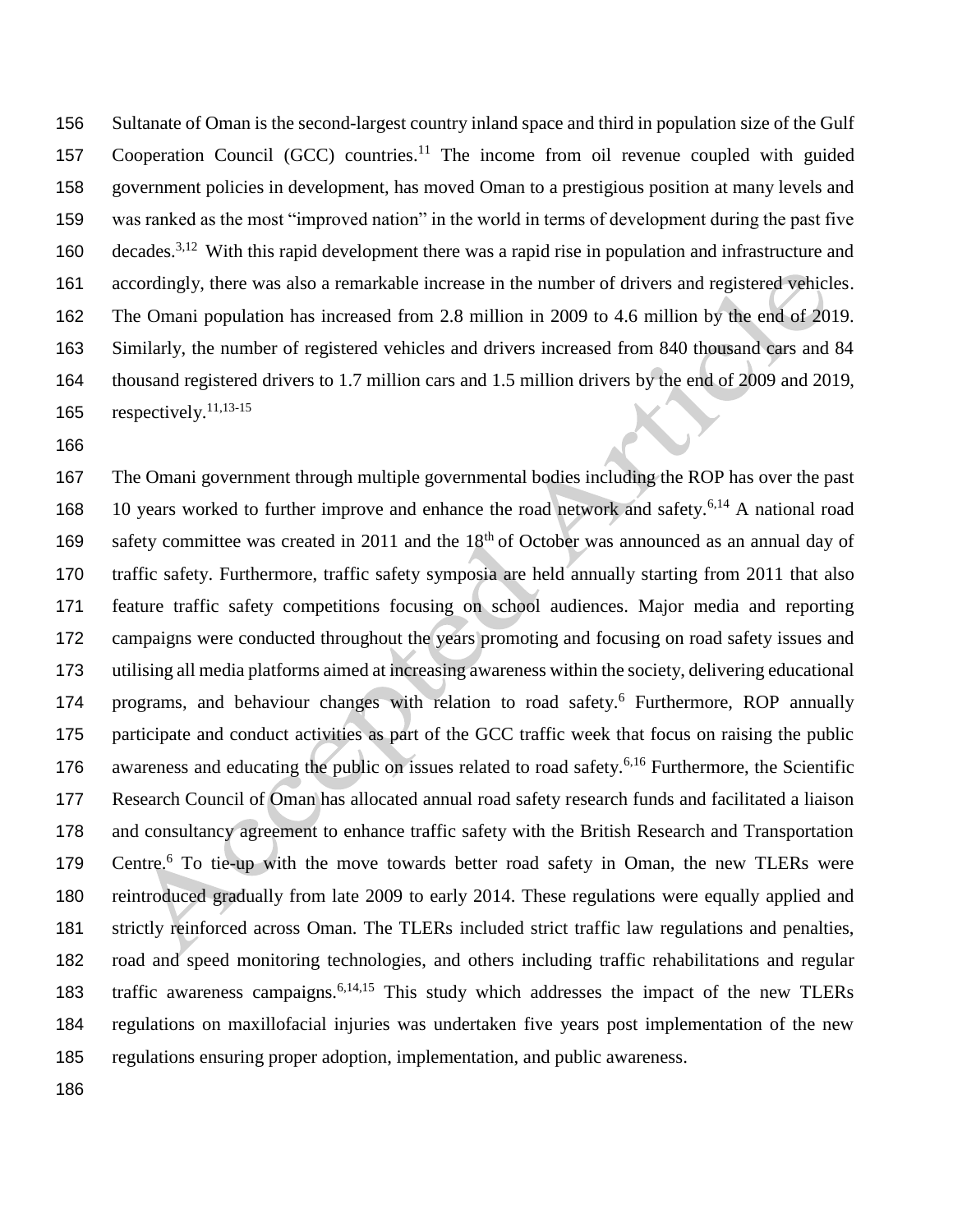This is the first study in Oman and the second in GCC countries that was conducted to assess the impact of TLERs on maxillofacial injuries. The present study looked at two 5-years periods before and after the introduction of the new TLERs, which was unique in covering a longer period before 190 and after implementing TLERs when compared to the reported study by Alasseri et al.<sup>10</sup> The result of this study showed that the incidence of RTAs-related maxillofacial injuries per 100,000 population has dropped from 22.7% to 11% after the introduction of the new TLERs. This finding is in line with other published work indicating that more stringent traffic law regulations resulted in 194 a significant reduction of RTAs and their related injuries. $8,10,17-20$ 

 The present study showed a male predominance concerning RTA-related maxillofacial injuries during both study periods (mean 78.6%). This finding is similar to previously published regional and international studies that reported men being commonly involved in RTA accounting for almost 199 up to 80% of these injuries.<sup>9,10,18-20</sup> Such high prevalence was attributed to the fact that men are more empowered in society, involved in more outdoor activities, and more likely to be involved in reckless 201 driving compared to female drivers.<sup>10,20</sup> Furthermore, our reported mean age of the involved patient was 29.9 years, which is very much similar to the findings of published studies concluding that this age group is associated with increased self-dependence, high activity, and social interactions that 204 may increase their susceptibility to reckless driving and more road usage.  $9,10,17-20$ 

 Regarding the location of the injury, published data from Saudi Arabia reported that most maxillofacial injuries were in the lower face with no reported occurrence in the upper face during 208 both study periods, before and after the implementation of the Saher law enforcement system.<sup>10</sup> Our findings are in contrast to the work of Alasseri et al in that before the implementation of TLERs, lower face and mid-face injuries have an equal occurrence of 38.2% each and after the TLERs adoption, most of the injuries were of mid-face accounting for 57.3% followed by lower face at 36.4%. This study also reports the occurrence of upper face injuries before and after the implementation of TLERs with a statistically significant reduction in the occurrence of upper face injuries during the second study period. This important finding is in line with other published 215 studies.<sup>17-21</sup> If we consider the injury location-based on the International Classification of Diseases (ICD-10) diagnosis, the mandible was the most commonly involved maxillofacial bone at both study 217 periods, and this finding is supported by other published scientific data.<sup>9,10,17,20,21</sup>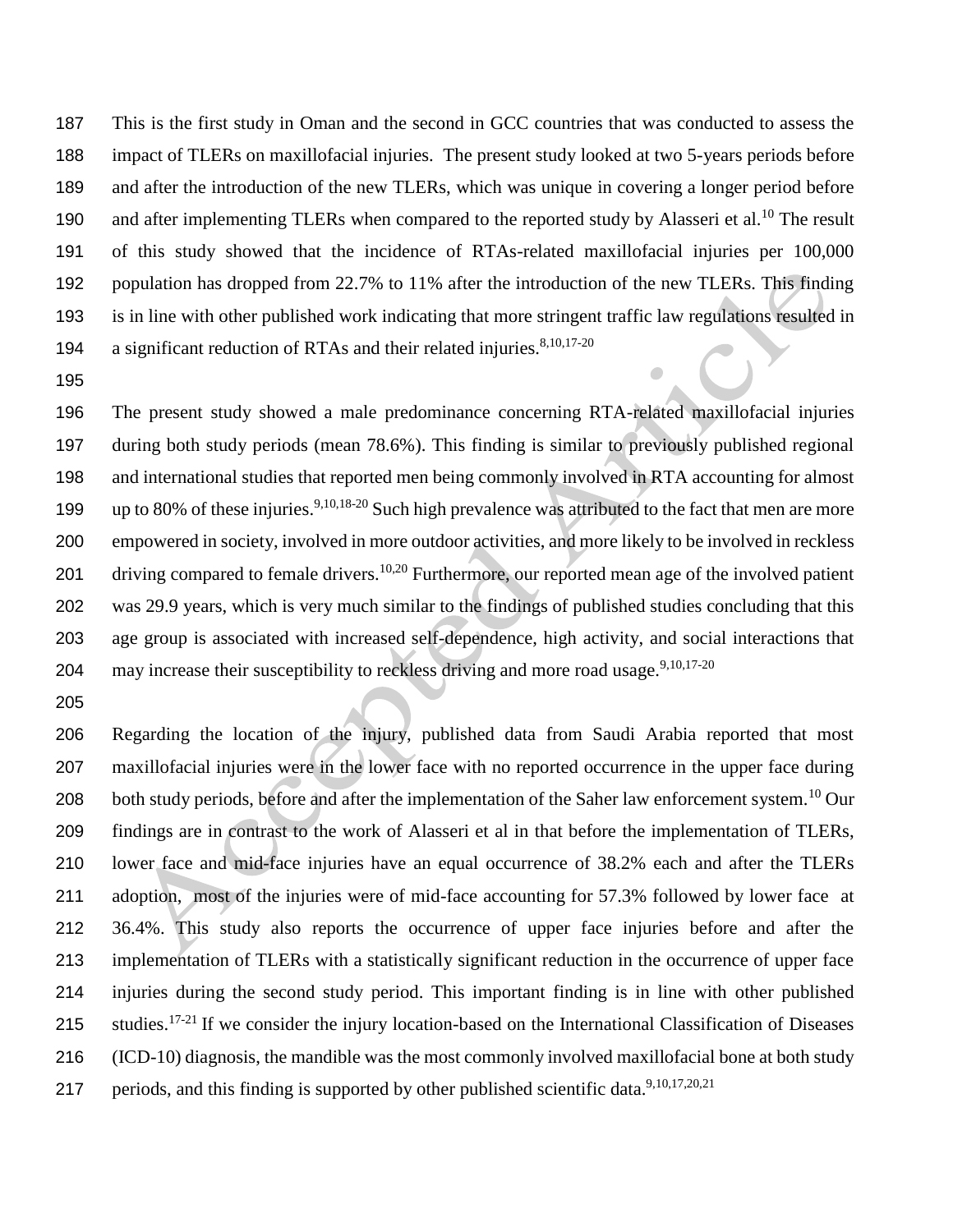Assessing the severity of trauma is an important tool to estimate the risks of injury, survival probability and outcome prediction, plan for emergency and definitive treatment, predict health cost, 221 and hospital length of stay  $(LOS)$ .<sup>10,21,22</sup> For this purpose, many trauma severity scoring systems 222 have been proposed and adopted over the past few decades.<sup>21</sup> The Abbreviated Injury Scale (AIS), the Injury Severity Score (ISS), and the Trauma and Injury Severity Score (TRISS) were among the first trauma severity scoring systems that were adopted in the 70's and 80's and have since undergone 225 various revisions and updates.<sup>23-26</sup> In 1997, Osler et al revised the ISS system and proposed the New Injury Severity Score (NISS) that overcame the problem of ISS making it more simple and accurate 227 to record.<sup>27</sup>

 The main drawback of these trauma systems is that they were primarily designed to assess general trauma and in particular survival but not the disability, prognostic outcome, cost of treatment, or 231 LOS.<sup>10,21</sup> Proper assessment of the maxillofacial trauma severity requires accurate recording of the 232 injury type, location, functional abnormalities, and disability implications.<sup>9,10,22,23</sup> To address this area of trauma, newer severity scoring systems like Maxillofacial Injury Severity Score (MFISS) by Zhang et al in 2005, Facial Injury Severity Score (FISS) by Bagheri et al in 2006, and Maxillofacial 235 Injury Severity Score (MISS) by Shi et al in 2008 were introduced.<sup>9,23,28</sup> Recently published work by Chen et al comparing four different maxillofacial trauma severity scoring systems showed that the MFISS was a better scoring system of maxillofacial injury severity and is regarded as a reliable system in assessing trauma severity, treatment plan, prognosis prediction, outcome, and assist 239 maxillofacial trauma epidemiological and clinical studies.<sup>22</sup> However, MFISS has inherent multiple deficiencies that also exist within the other severity systems like inability to accurately record the 241 severity of mid-face fractures and functional impairments.  $22,23$  MFISS is also a more complex system and demands multiple data entry than FISS. Accordingly, for the purpose of this study, we have used the FISS to evaluate trauma severity pre- and post- implementation of the new TLERs without the need for the outcome, prognosis, or treatment need analysis. Furthermore, the FISS was a simple system to use, requires far less data entry in comparison to the MFISS and MISS systems, 246 and has been validated as a reliable system for recording maxillofacial trauma severity.<sup>6,7,21</sup>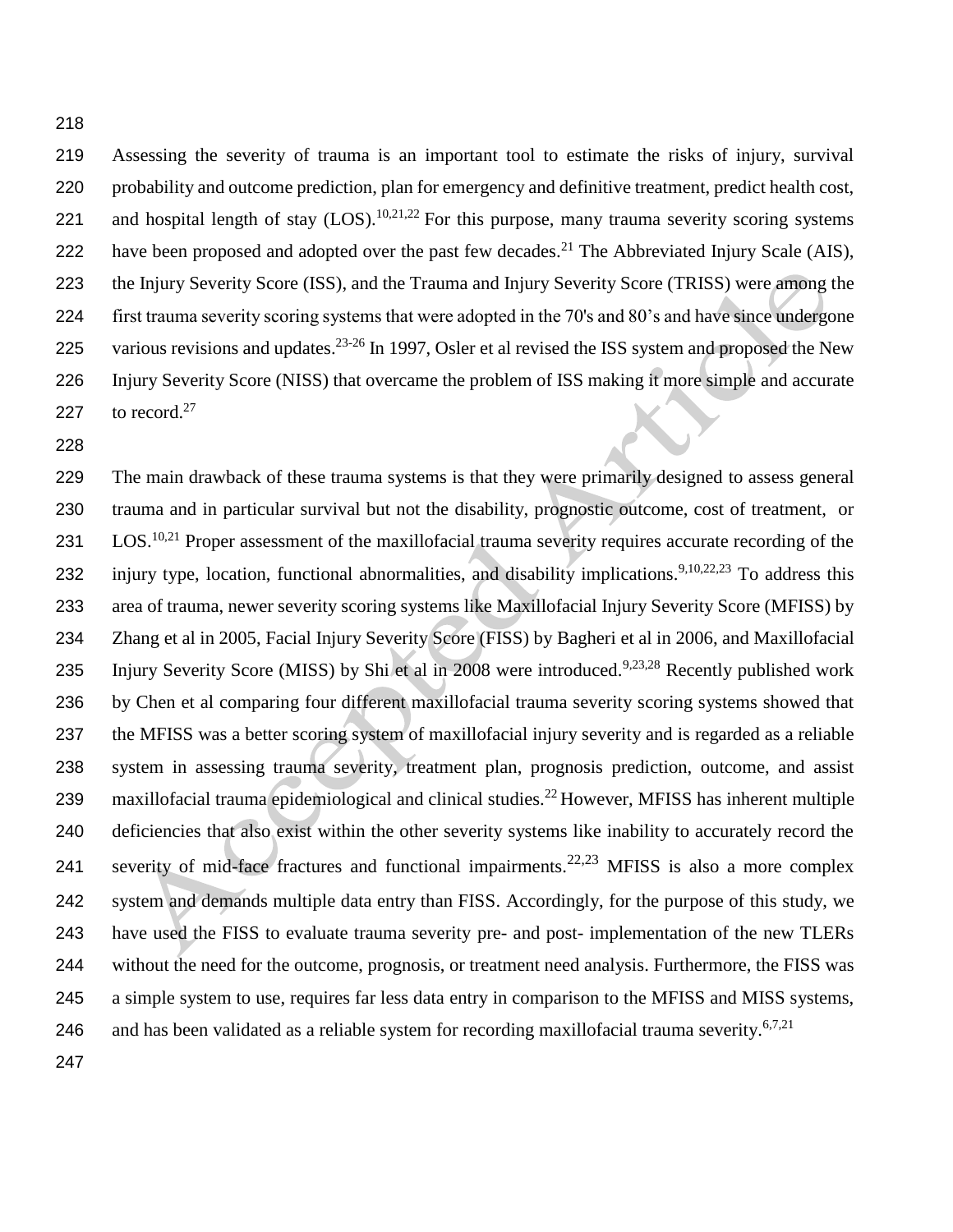FISS is a simple maxillofacial severity scoring scale that was designed and introduced by Bagheri et al in 2006 for maxillofacial trauma research purposes and has been used in multiple international 250 studies to record maxillofacial trauma severity.<sup>9,10,22</sup> Our study showed that there was a statistically significant reduction in FISS from 3.2 to 2.3 before and after the implementation of the new TLERs, respectively which contradict the findings of Alasseri et al who reported that their mean FISS 253 changed from 3.2 to 3.5 after the introduction of the Saher system.<sup>10</sup> Although their sample size was small, they showed that FISS injury subtype scores have reduced and the overall incidence of RTA- related maxillofacial injuries has also reduced from 58.9% to 41.4% after the implementation of the 256 new traffic regulations in Saudi Arabia.<sup>10</sup> Our study findings are in line with the published work that highlighted the overall benefits of the enforcement and adoption of the strict traffic law regulations 258 in reducing the incidence of RTA-related trauma.<sup>7,8,10,17-20</sup> Many developed countries including North America and Europe have succeeded in reducing the incidence of RTAs from over 30% to 3- 8% over a few decades by investing in human education, research, and strict traffic regulations.7,8,16,20,29,30 Previously published data from different GCC countries reported that 51-63% of the maxillofacial injuries are RTA related, representing the major aetiological factor in these injuries. These reports have recommended that collaborative work needs to be taken to reduce this relatively high incidence by adopting multiple measures that focus on improving public awareness, 265 education, road network and safety, and more strict traffic regulations.<sup>16,17,20,31</sup> The present study has demonstrated the benefits of adopting the set recommendations that have led to a significant reduction in incidence of RTA-related maxillofacial injuries in Oman from 53 and 63%, as reported by Bakathir et al and Al-Hashmi et al in 2008 to 19.5% and 22.6% before and after the introduction 269 of the TLERs, respectively.<sup>16,31</sup> Furthermore, the significant increase in isolated maxillofacial fractures with the significant decrease in combined injuries indicate a great achievement and success which has made Oman a role model within the GCC in the implementation and reinforcement of TLERs.

 This retrospective analysis had a few limitations and inherent drawbacks including missing and limited sources of data, failure to record other associated injuries which would serve as an additional measure of injury severity. This national study is not fully comprehensive as it lacks data from other smaller maxillofacial surgery units namely; Armed Forces Hospital, and the three regional Hospitals in Sohar, Salalah, and Ibri that started managing maxillofacial trauma after 2016. Further studies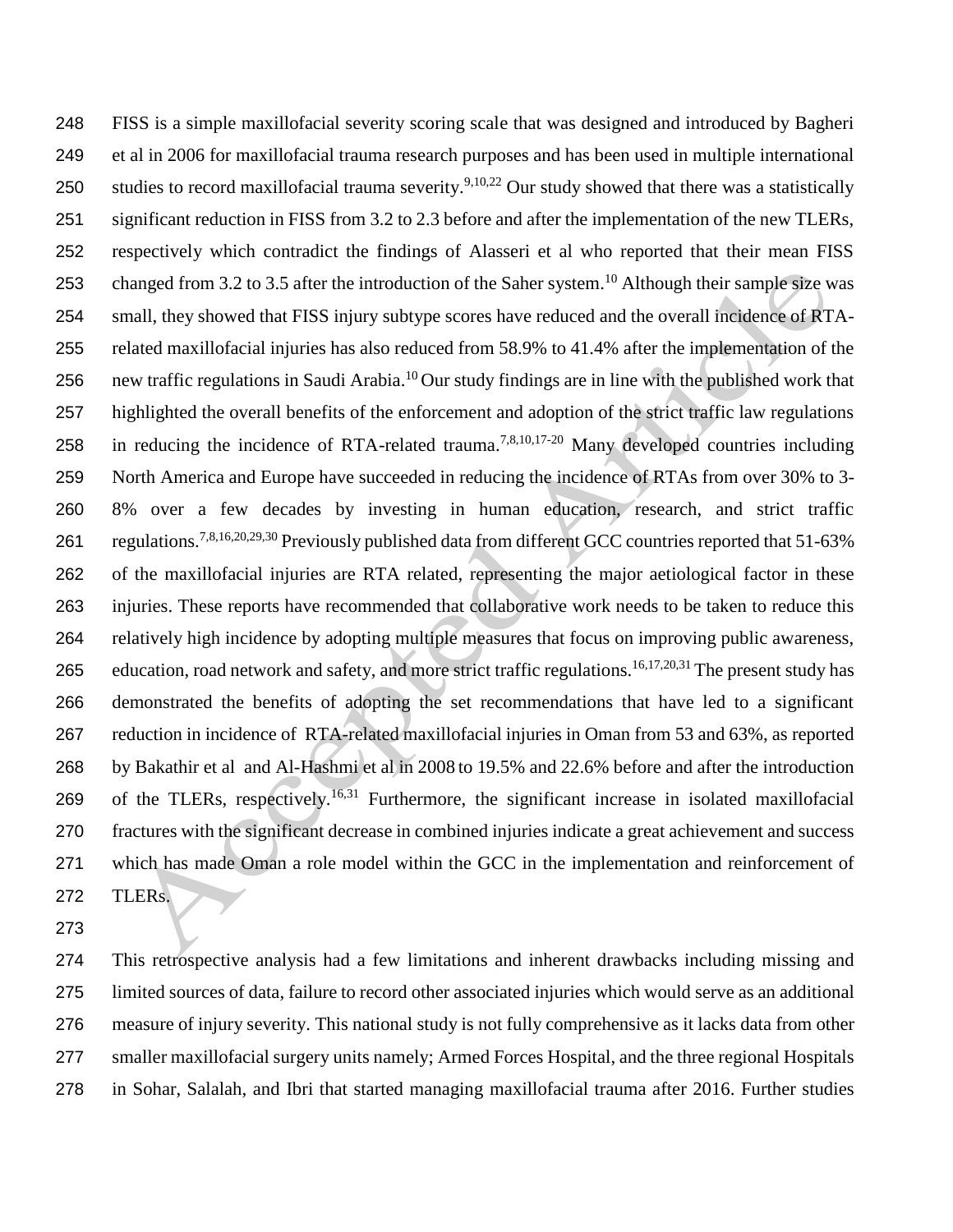incorporating detailed maxillofacial trauma assessment, treatment, outcome, cost, and LOS will be

important in assessing the impact of RTA-related maxillofacial injuries on the healthcare system in

Oman.

## **Conclusion**

 In summary, the new Omani TLERs were effective in reducing the incidence and severity of RTA- related maxillofacial injuries. However, additional work is required for continuing improvement and reinforcement of TLERs to further reduce the incidence of these injuries and subsequently decrease the burden of the RTA-related injuries in Oman. The impact of this study should help all stakeholders assess and review current and future road safety strategies. The role of human awareness and behaviour are important in relation to road safety and further studies need to focus on this area.

# **Authors' Contribution**

AH, AB and AA conceptualized and designed the study. AA obtained the ethical approval for the

study. AH, AB and SH supervised the work. AA, KH and SR collected the data. AA and AB

drafted the manuscript. MI edited the manuscript. All authors approved the final version of the

- manuscript.
- 

# **Conflict of Interest**

- The authors declare no conflict of interest.
- 
- **Funding**
- No funding was received for this study.
- 

# **Acknowledgment**

The authors would like to thank Prof. Mohammed Al-Ismaili from Oman Dental College for poof-

- reading the manuscript. Captain Bader Mohammed Salim Al-Shuaili and Captain Saif Sultan
- Mohammed Al-Adawi from ROP for helping in providing data from ROP.
- 
- **References**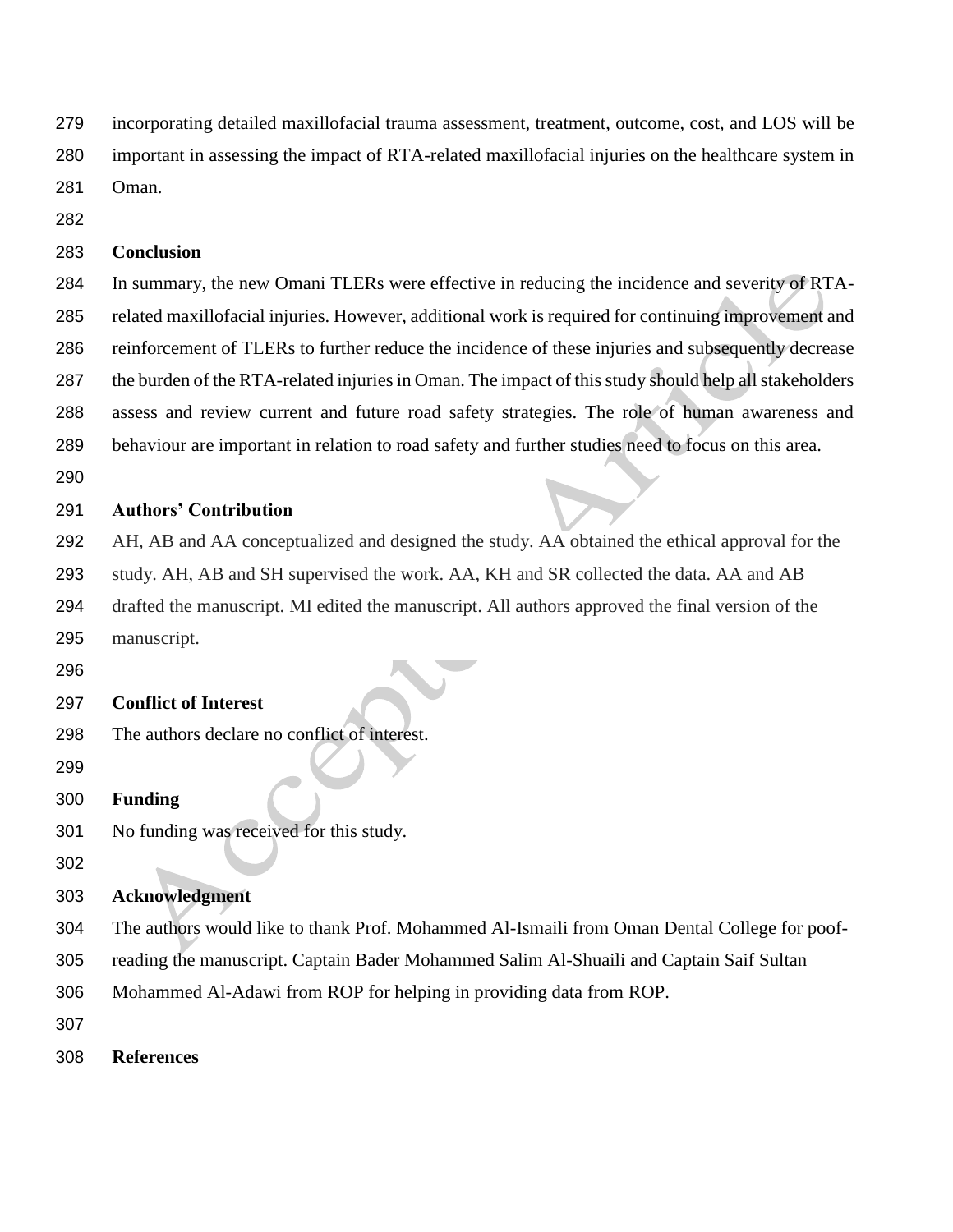1. World Health Organization, World report on road traffic injury prevention: summary. Geneva, WHO;2004. ISBN 92 4 159131 5.

 2. World Health Organization, The global burden of disease: 2004 update. Geneva, Switzerland: World Health Organization.

- 3. Global Burden Disease, GBD 2010 country results: a global public good. Lancet 2013;381(9871):965-70. doi: 10.1016/S0140-6736(13)60283-4.
- 4. National Center for Statistics and Information, Statistical Year Book, Issue 39, November 2011.
- 5. Kheirallah M, Almeshaly H. Epidemiological analysis of mandibular fractures in KSA. 318 Conference Paper. May 2016. available from [https://www.researchgate.net/publication/303389924.](https://www.researchgate.net/publication/303389924) Accessed January 2021.
- 6. Traffic Safety Institute, Annual Report. Muscat, Oman. December 2020.
- 7. Alqahtani F, Bishaw K, M. Jaber M. Analysis of the pattern of maxillofacial injuries in Saudi Arabia: A systematic review. Saudi Dent J 2020;32(2):61-7. doi: 10.1016/j.sdentj.2019.08.008.
- 8. Andersson L. Road traffic accidents a cause of death and trauma. Dent Traumatol 2011;27(1):1. doi: 10.1111/j.1600-9657.2010.00965.x.
- 9. Bagheri SC, Dierks EJ, Kademani D, Holmgren E, Bell RB, Hommer L, Potter BE. Application of a facial injury severity scale in craniomaxillofacial trauma. J Oral Maxillofac Surg 2006;64:408-14. doi: 10.1016/j.joms.2005.11.013.
- 10. Alasseri N, Almanea RS, Algarni MS, Alajmi SS, Jeleudan WS, Alsaeed MI. Effect of law enforcement system (Saher) on maxillofacial injuries caused by road traffic accidents in Riyadh. Saudi J Oral Sci 2019;6:88-95. DOI:10.4103/sjos.SJOralSci\_3\_18.
- 11. Gulf Cooperation Council Countries Statistical Atlas 2019. Vol. 15. November 2020.
- 12. United Nations. Human Development Report: Five Arab countries among top leaders in long-term development gains, 4 November 2010. E7-1 - 7-3.
- 13. National Center for Statistics and Information, Statistical Year Book, Issue 48, August 2020.
- 14. Royal Oman Police, Statistical Year Book, Version 34, 2018.
- 15. Royal Oman Police, Traffic Statistics 2010.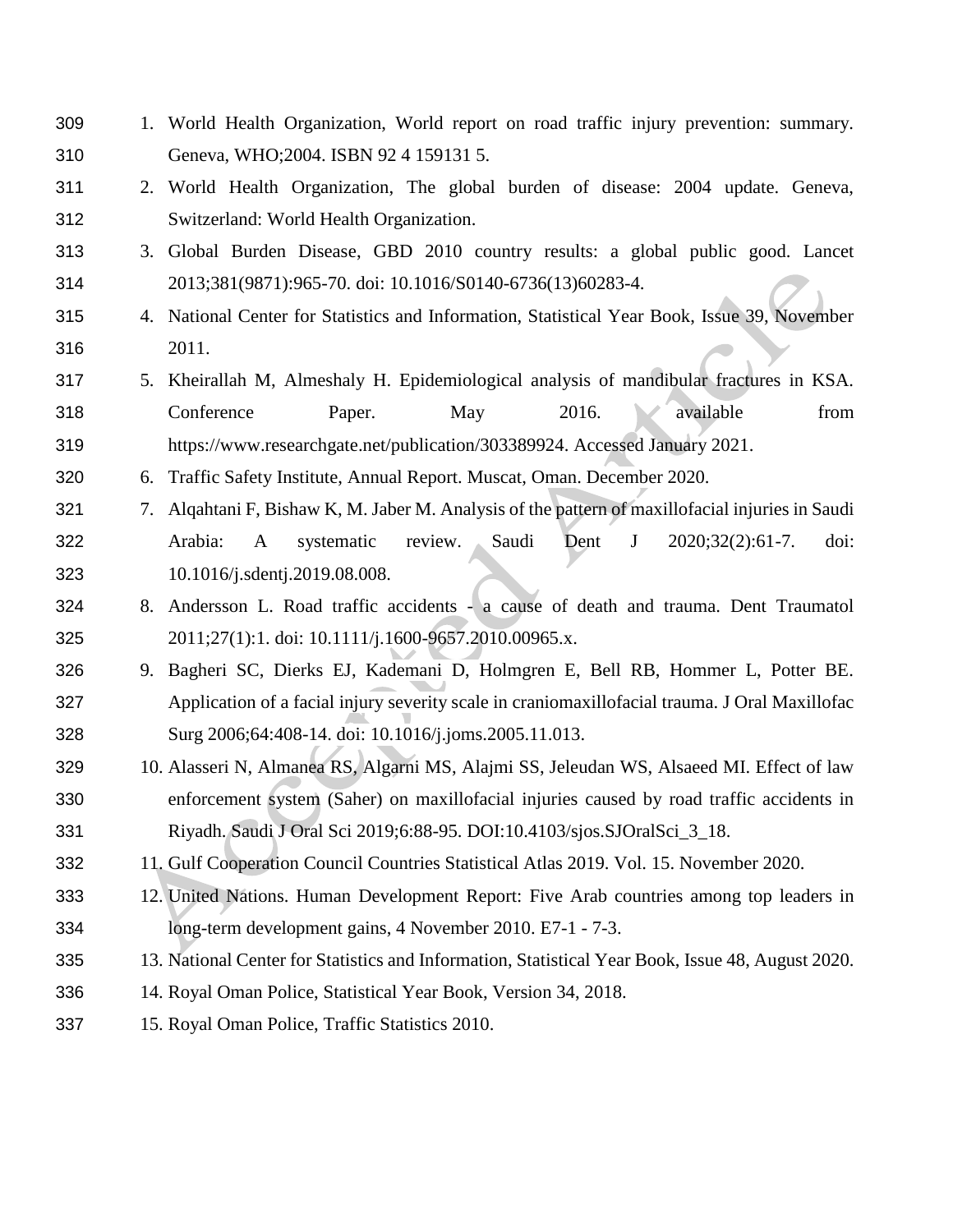- 16. Al-Hashmi AK, Al-Ismaily MI, Goss AN. A comparative study of the etiology of adult mandibular fractures in the Sultanate of Oman and South Australia. Saudi Med J 2008;29(12):1828-30.
- 17. Al‑Khateeb T, Abdullah FM. Craniomaxillofacial injuries in the United Arab Emirates: A retrospective study. J Oral Maxillofac Surg 2007;65(6):1094-101. doi: 10.1016/j.joms.2006.09.013.
- 18. Agnihotri A, Galfat D, Agnihotri D. Incidence and pattern of maxillofacial trauma due to road traffic accidents: A prospective study. J Maxillofac Oral Surg 2014;13(2):184-8. doi: 10.1007/s12663-013-0502-y.
- 19. Srinivasan P, Sanjay. Road traffic accidents under the influence of alcohol causing maxillofacial trauma: One year retrospective study. Indian J Multidiscip Dent 2014;4(2):911- 15.
- 20. AlHammad Z, Nusair Y, Alotaibi S, Ababtain R, Alsulami S, Aljumah G. A cross-sectional study of the prevalence and severity of maxillofacial fractures resulting from motor vehicle accidents in Riyadh, Saudi Arabia. Saudi Dent J 2020;32(6):314-20. doi: 10.1016/j.sdentj.2019.09.009.
- 21. Xiao-Dong L, Qiu-Xu W, Wei-Xian L. Epidemiological pattern of maxillofacial fractures in northern China. Medicine (Baltimore) 2020;99(9):e19299. doi: 10.1097/MD.0000000000019299.
- 22. Chen C, Zhang Y, Jin-gang An, He Y, Gong X. Comparative study of four maxillofacial trauma scoring systems and expert score. J Oral Maxillofac Surg 2014;72(11):2212-20. doi: 10.1016/j.joms.2014.04.035.
- 23. Zhang J, Zhang Y, El-Maaytah M, Ma L, Liu L, Zhou LD. Maxillofacial Injury Severity Score: proposal of a new scoring system. Int J Oral Maxillofac Surg 2006;35(2):109-14. doi: 10.1016/j.ijom.2005.06.019.
- 24. American Association for Automotive Medicine: Chongqing Emergency Medical Center compile: The abbreviated injury scale 2005. China, Chong Qing Press, 2005.
- 25. Baker SP, O'Neill B, Haddon WJ, Long WB. The injury severity score: a method for describing patients with multiple injuries and evaluating emergency care. J Trauma 1974;14(3):187-96.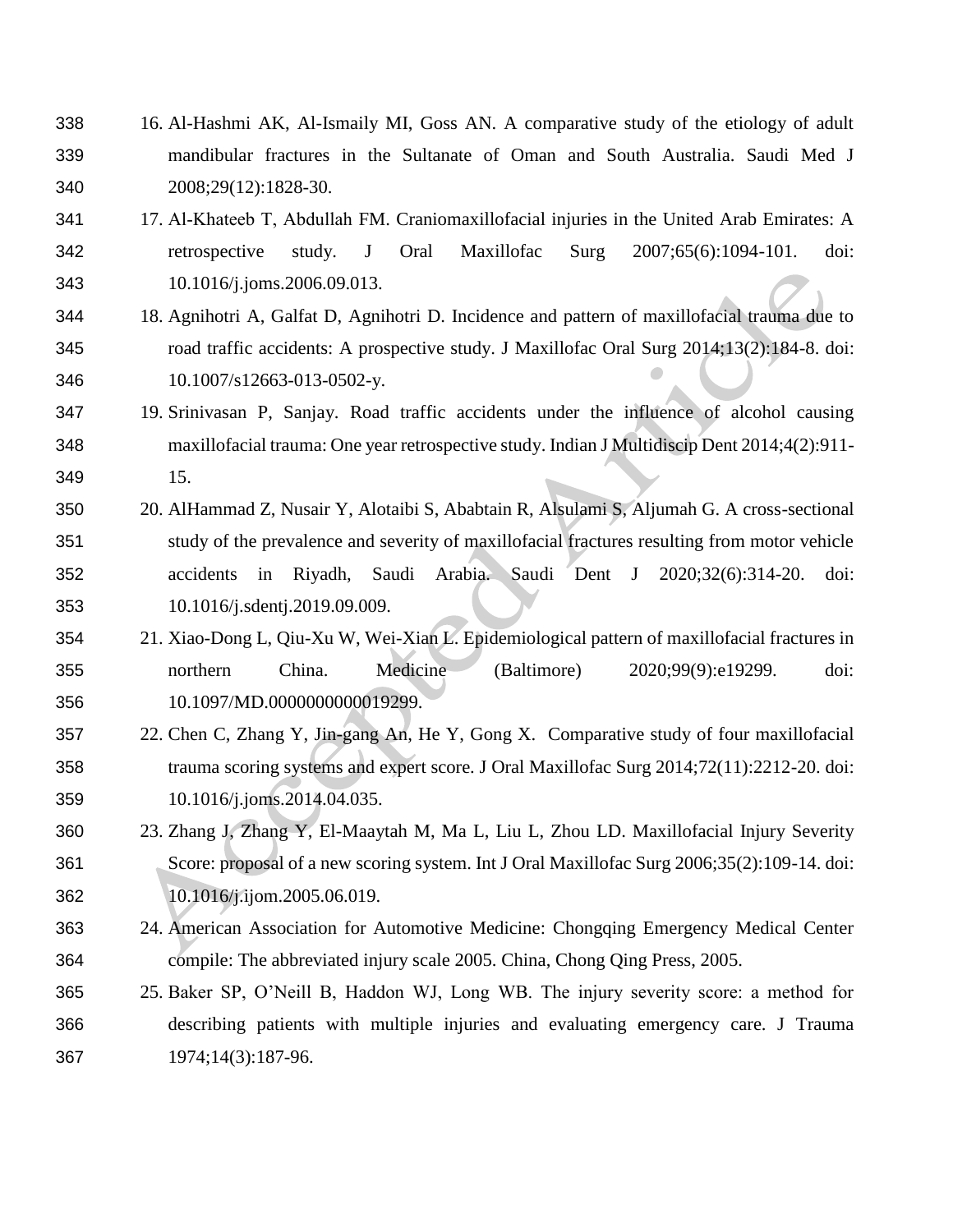- 368 26. Boyd CR, Tolson MA, Copes WS. Evaluating trauma care: the TRISS method. Trauma Score 369 and the Injury Severity Score. J Trauma 1987: 27: 370–8.
- 370 27. Osler T, Baker SP, Long W. A modification of the injury severity score that both improves 371 accuracy and simplifies scoring. J Trauma 1997;43(6):922-5; discussion 925-6. doi: 372 10.1097/00005373-199712000-00009.
- 373 28. Shi Z, Zhou S, Feng X, Li S, Liu Y, Bo B, Shi Z. The design and implementation of Chinese 374 maxillofacial trauma registry, analysis and injury severity score system. J Trauma 375 2008;64(4):1024-33. doi: 10.1097/TA.0b013e31809fea9b.
- 376 29. Bocchialini G and Castellani A. Facial Trauma: A Retrospective Study of 1262 Patients. Ann 377 Maxillofac Surg 2019;9(1):135-139. doi: 10.4103/ams.ams\_51\_19.
- 378 30. Ramalingam S. Role of maxillofacial trauma scoring systems in determining the economic 379 burden to maxillofacial trauma patients in India. J Int Oral Health 2015;7(4):38-43.
- 380 31. Bakathir AA, Margasahayam MV, Al-Ismaily MI. Removal of bone plates in patients with 381 maxillofacial trauma: a retrospective study. Oral Surg Oral Med Oral Pathol Oral Radiol 382 Endod 2008;105(5):e32-7. doi: 10.1016/j.tripleo.2008.01.006.
- 383

# 384 **Table 1:** Characteristics and demographic data of the study population.

| Characteristics and demographic of the study variables          |              |                              |              |         |  |  |  |
|-----------------------------------------------------------------|--------------|------------------------------|--------------|---------|--|--|--|
| <b>Variables</b>                                                | 2005-2009    | 2015-2019                    | <b>Total</b> | P-value |  |  |  |
| % RTA-related maxillofacial injuries<br>from the total injuries | 19.5%        | 22.6%                        | 20.7%        |         |  |  |  |
| Gender $[no. (%)]$                                              |              |                              |              |         |  |  |  |
| Male                                                            | 516 (80%)    | 369 (76.9%)                  | 885 (78.6%)  |         |  |  |  |
| Female                                                          | 130 (20%)    | $112(23.1\%)$<br>242 (21.4%) |              | 0.213   |  |  |  |
| Total                                                           | 646          | 481                          | 1127         | 0.0001  |  |  |  |
| Age [years]                                                     |              |                              |              |         |  |  |  |
| Mean                                                            | 30.8         | 27.8                         | 29.9         |         |  |  |  |
| Minimum                                                         | $\mathbf{1}$ | 2                            | 1            | 0.0001  |  |  |  |
| Maximum                                                         | 83           | 63                           | 83           |         |  |  |  |
| Diagnosis [no. (%)]                                             |              |                              |              |         |  |  |  |
| Fracture of malar and<br>maxillary bones                        | 121 (18.7%)  | 151 (31.4%)                  | 272 (24.1%)  | 0.0001  |  |  |  |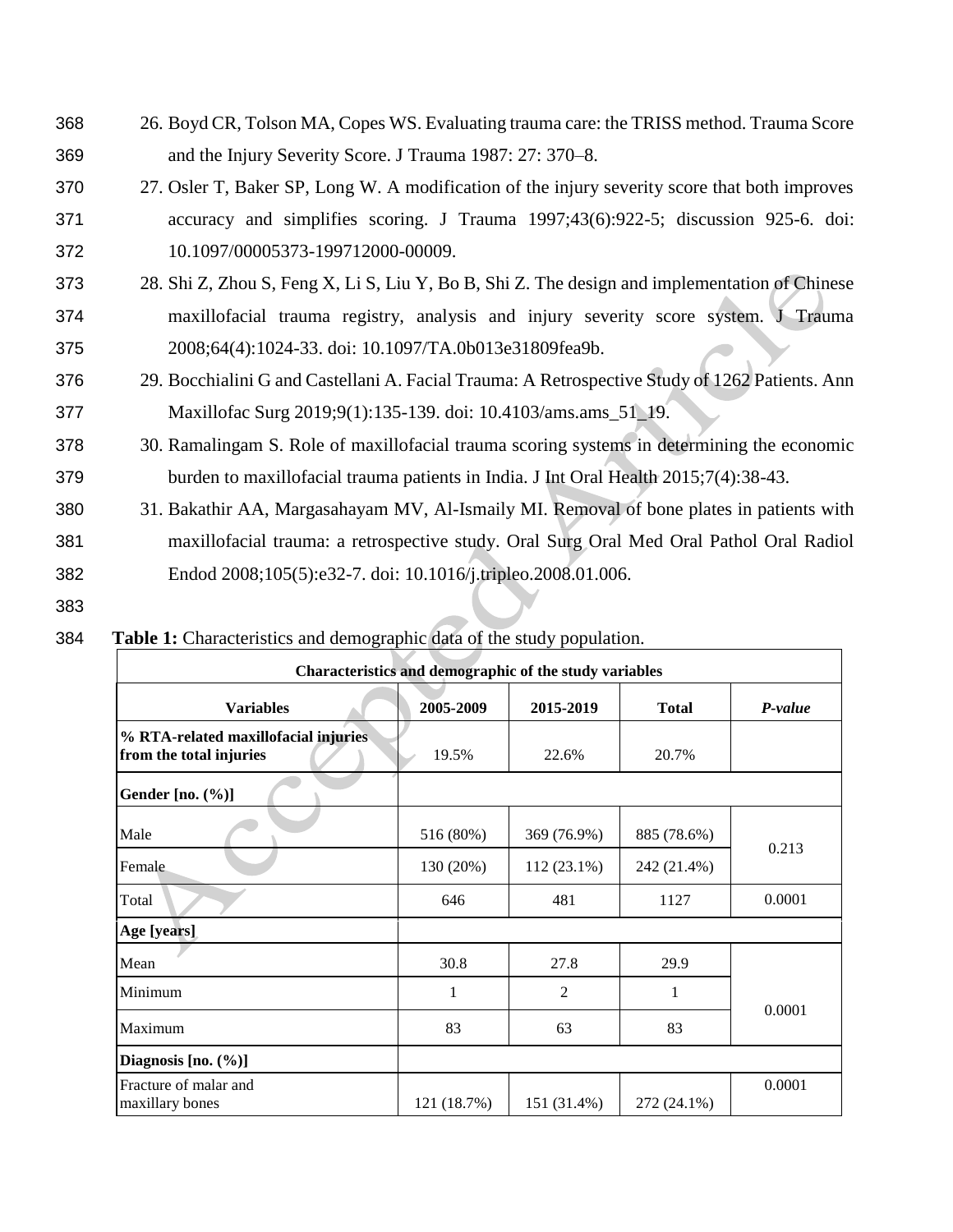| Fracture of mandible           | 247 (38.2%) | 175 (36.3%) | 422 (37.4%) |        |
|--------------------------------|-------------|-------------|-------------|--------|
| Fracture of nasal bones        | 112 (17.3%) | 93 (19.3%)  | 205 (18.2%) |        |
| <b>NOE</b> fracture            | $14(2.1\%)$ | $30(6.2\%)$ | 44 (4%)     |        |
| Fracture of frontal bone       | 152 (23.5%) | $32(6.6\%)$ | 184 (16.3%) |        |
| Location of Injury $[no. (%)]$ |             |             |             |        |
| Upper face                     | 152 (23.6%) | $30(6.3\%)$ | 182 (16.2%) |        |
| Mid-face                       | 247 (38.2%) | 276 (57.3%) | 523 (46.4%) | 0.0001 |
| Lower face                     | 247 (38.2%) | 175 (36.4%) | 422 (37.4%) |        |
| Injury type $[no. (%)]$        |             |             |             |        |
| Isolated                       | 470 (72.8%) | 452 (94%)   | 922 (81.8%) | 0.0001 |
| Combined                       | 176 (27.2%) | 29(6%)      | 205 (18.2%) |        |

385<br>386

Table 2: Comparison between facial injury severity scores before and after the implementation of 387 the new traffic law enforcement regulations in relation to age and gender.

|                   | Year / Gender | <b>Std. Deviation</b><br>No.<br><b>Mean</b> |      | P-value |           |
|-------------------|---------------|---------------------------------------------|------|---------|-----------|
|                   | 2005-2009     | 646                                         | 30.9 | 13.3    | $0.0001*$ |
| Age               | 2015-2019     | 481                                         | 27.8 | 12.5    |           |
|                   | <b>Male</b>   | 885                                         | 29.4 | 12.7    | 0.312     |
|                   | Female        | 242                                         | 30.4 | 14.2    |           |
|                   | 2005-2009     | 646                                         | 3.2  | 2.15    | $0.0001*$ |
|                   | 2015-2019     | 481                                         | 2.3  | 1.71    |           |
| <b>FISS Score</b> | <b>Male</b>   | 885                                         | 2.87 | 2.01    | 0.237     |
|                   | Female        | 242                                         | 2.69 | 2.09    |           |

388

389 **Table 3:** Facial injury severity score before and after the implementation of the new traffic law 390 enforcement regulations.

| Year      | <b>Sex</b> |               | FISS Groups $[no. (%)]$ | <b>Total</b>  | P-value    |  |
|-----------|------------|---------------|-------------------------|---------------|------------|--|
|           |            | Mild          | Moderate                | <b>Severe</b> |            |  |
| 2005-2009 | Male       | $310(60.1\%)$ | 189 (36.6%)             | $17(3.3\%)$   | 516 (100%) |  |
|           | Female     | 76 (58.5%)    | 49 (37.7%)              | $5(3.8\%)$    | 130 (100%) |  |